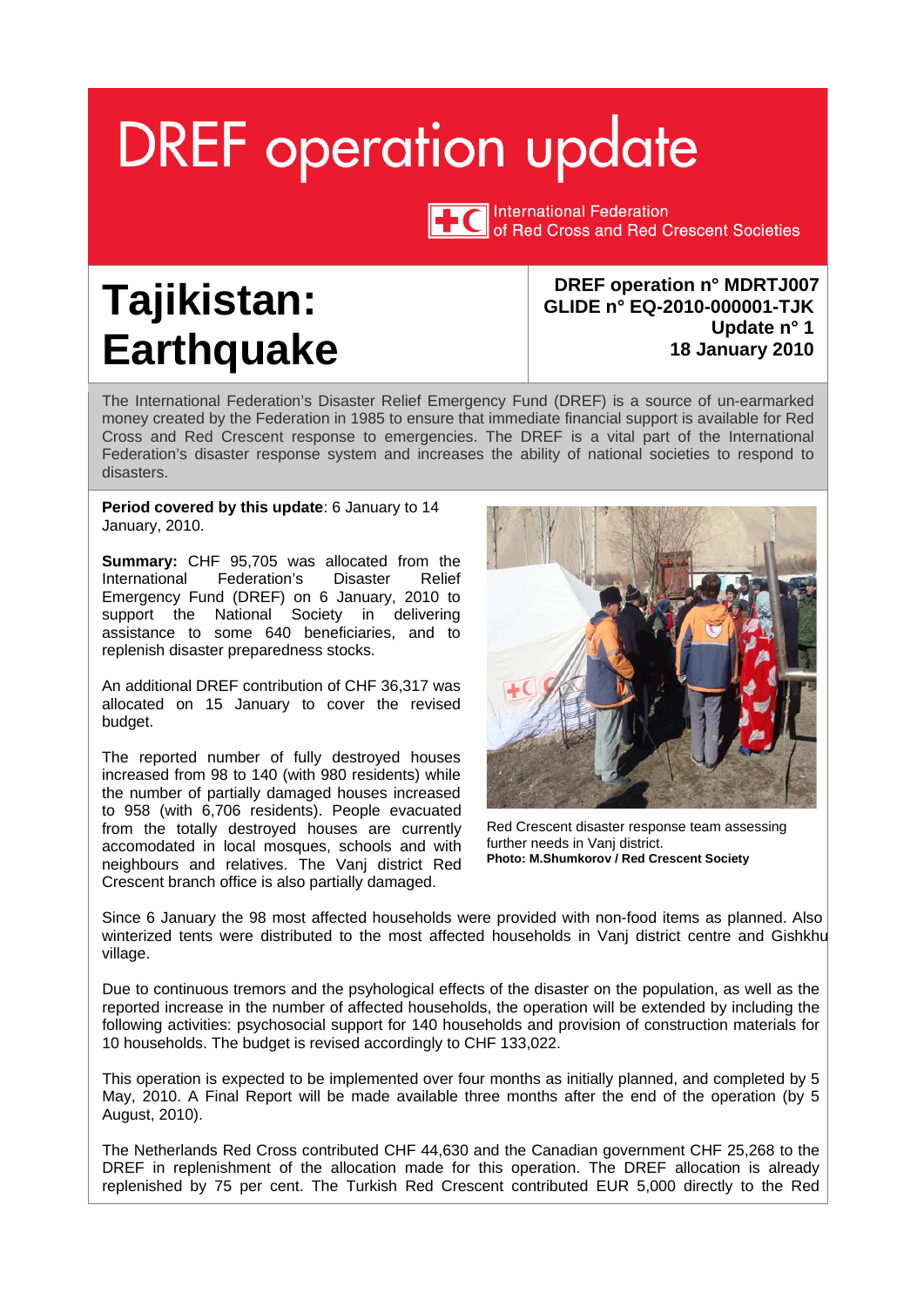| Crescent Society of Tajikistan.                                         |    |     |                                                                                                                |     |    |       |    |  |  |
|-------------------------------------------------------------------------|----|-----|----------------------------------------------------------------------------------------------------------------|-----|----|-------|----|--|--|
| <b>Details</b>                                                          | Ωf | all | donors                                                                                                         | can | be | found | on |  |  |
| http://www.ifrc.org/what/disasters/responding/drs/tools/dref/donors.asp |    |     |                                                                                                                |     |    |       |    |  |  |
|                                                                         |    |     |                                                                                                                |     |    |       |    |  |  |
|                                                                         |    |     | <click budget,<="" dref="" for="" here="" revised="" td="" the=""><td></td><td></td><td></td><td></td></click> |     |    |       |    |  |  |
|                                                                         |    |     | or here to view contact details>                                                                               |     |    |       |    |  |  |
|                                                                         |    |     |                                                                                                                |     |    |       |    |  |  |

### **The situation**

On 2 January the earthquake mainly hit the administrative centre of Vanj district and the nearby villages of Gishkhund, Rogh, Uskrogh and Payshanbeobod as well as some villages in the Yazgulem jamoat.

Tremors have continued since then and created panic amongst the population in Vanj district. Due to this, the affected population refuse to spend the nights in their houses. According to specialists, the situation that emerged requires the immediate relocation of some 200 families to safe places. Specialists from the State Committee for Emergency Situations (CES) say continuing tremors are making inconsiderable damage more serious. *"On 7-8 January alone, three tremors measuring 2.0 to 4.0 on the Richter scale could be felt in the Vanj district again."* the CES said.

According to the latest information received from the Tajikistan Red Crescent's national disaster response team and the Rapid Emergency Assessment and Coordination Team (REACT) partners, the total number of fully destroyed houses increased to 140 with 980 residents, while the number of partially damaged houses increased to 958 with 6,706 residents. People evacuated from the totally destroyed houses are currently accomodated in local mosques, schools and with neighbours and relatives. The Vanj district Red Crescent branch office is also partially damaged.

Several medical points including the Vanj central district hospital have been damaged, nevertheless they are still operational, except of the district health centre (outpatient clinic), which is seriously damaged and nonfunctional. Secondary schools no. 4 and 5 and music school no. 1 in Vanj district centre have been damaged; however assessments indicated that the premises could still be used. *(See more at: www.untj.org***)** 

As most of the immediate needs are already being met by the government as well as REACT partners, the State Committee for Emergency Situations emphasizes the urgency of the need for construction materials for more than 100 houses, as well as support for the construction of seismic proof homes.

#### **Coordination and partnerships**

The country's government is taking all necessary measures to provide assistance to the affected population and to rehabilitate the damaged residential buildings and facilities in Vanj. The first bulk of humanitarian aid was delivered to the area on 6 January. The assistance included wheat flour, vegetable oil, macaroni, rice and sugar, totalling 25 tons and 110 tents provided from the president's resident's fund as well as 50 heated tents provided by UN agencies in Tajikistan. However, the country's authorities are not able to remove the effects of the earthquake on their own.

On 11 January, 2010, Tajikistan's Ministry of Foreign Affairs has appealed to international humanitarian organizations and UN agencies present in the country with solicitation to mobilize existing resources to provide urgent assistance in the form of building materials or finances as well as support for the construction of standard quakeproof residential buildings for the people affected by the earthquake.

Local authorities are currently experiencing an acute shortage of building materials, fuel, foodstuff and medicines. International organizations such as the German Agency for Technical Cooperation (GTZ), the International Federation of Red Cross and Red Crescent Societies, UNDP, UNICEF, Global Partners, and FOCUS have provided foodstuff and primary necessities to the affected population.

The German Agency for Technical Cooperation (GTZ) has provided 619 warm blankets, 475 tents, and 2,000 pairs of woollen socks for adults and children.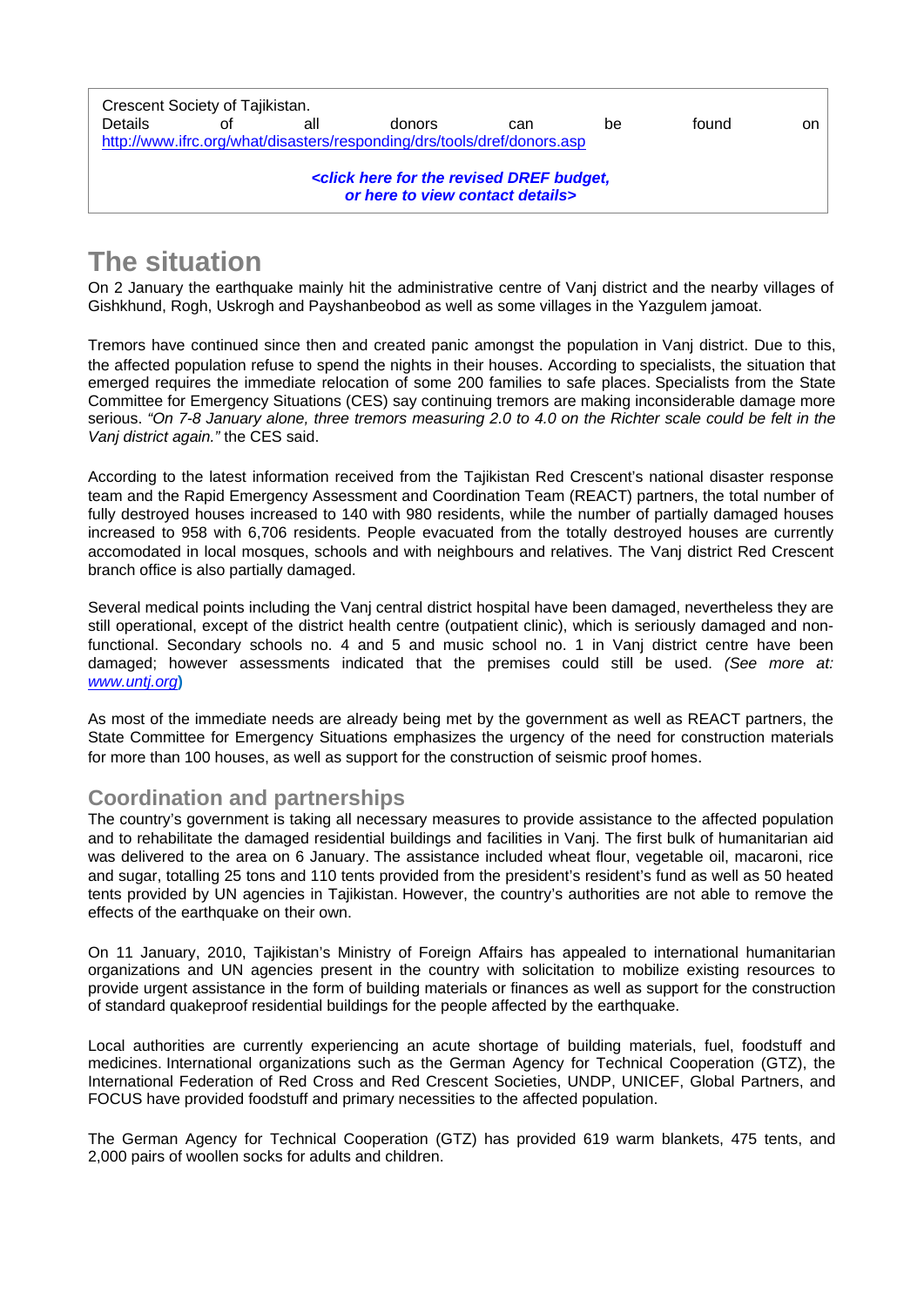REACT, which is the disaster management partnership in Tajikistan, was established in 2001 to promote the sharing of information, logistics and other resources between partners active in the disaster management sector, including the Committee of Emergency Situations and the government of Tajikistan. The group that involves over 50 state, local and international organizations and entities meets regularly to coordinate and share experiences on issues related to various areas of disaster management, including preparedness, response, mitigation and capacity building activities with national bodies. During emergency situations the partnership works closely together, coordinating response and assistance.

## **Red Cross and Red Crescent action**

The Red Crescent is continuing its response activities according to the initial plan. The Red Crescent disaster management staff from the headquarters is supporting the Vanj branch national disaster response team in making the response more effective. Currently, the Red Crescent national disaster response team continues the assessments and constantly monitors the development of the situation.

#### **Progress towards objectives**

#### **Relief distributions (food and basic non-food items)**

#### **Objective: 98 most affected households (640 people) in Vanj district are provided with basic nonfood items**

#### **Activities planned:**

- Conduct detailed emergency needs and capacity assessments.
- Develop beneficiary targeting strategy and registration system to deliver assistance.
- Prepare lists of beneficiaries together with the local authorities and in accordance with the Red Crescent's assessment procedures and format.
- Distribute relief supplies and control supply movements from the point of dispatch to the end users.
- Monitor and evaluate the relief activities and report on the relief distributions.
- As part of the monitoring and evaluation activities, conduct a survey among the people reached to find out what they felt about the goods and services they received.

**Progress:** Since 6 January in total 98 most affected households were provided with non-food items as planned. The 25 most affected households in Rokharv village, Vanj jamoat had received humanitarian aid from the pre-positioned stocks of the Vanch district disaster management centre. The remaining 73 households received the following items transported from the Red Crescent central warehouse in Dushanbe:

- 73 bedding sets
- 73 hygiene kits
- 73 water cans
- 73 kitchen sets
- 73 hoes
- and 73 shovels

The procurement of non-food items meant for the replenishment of the emergency stocks in the Vanj disaster management centre and the central warehouse in Dushanbe has started and is expected to be completed by 20 January, 2010.

Due to continuous tremors and the psyhological effects of the earthquake on the population, as well as the reported increase in the number of affected households, the current DREF operation will be extended by including the following activities:

- psychosocial support
- provision of construction materials for 10 households including nails, roofing nails and iron, cement, framing timber, door and door hinge, window and window hinge

#### **Emergency health**

**Objective: 140 households (980 people) have benefited from psychosocial support to recover from the effects of the earthquake aftershocks.** 

#### **Activities planned:**

- Complete the detailed psychosocial support needs assessment.
- Develop community and beneficiary targeting strategy in coordination with local and health authorities.
- Prioritize beneficiaries (children, women, older people)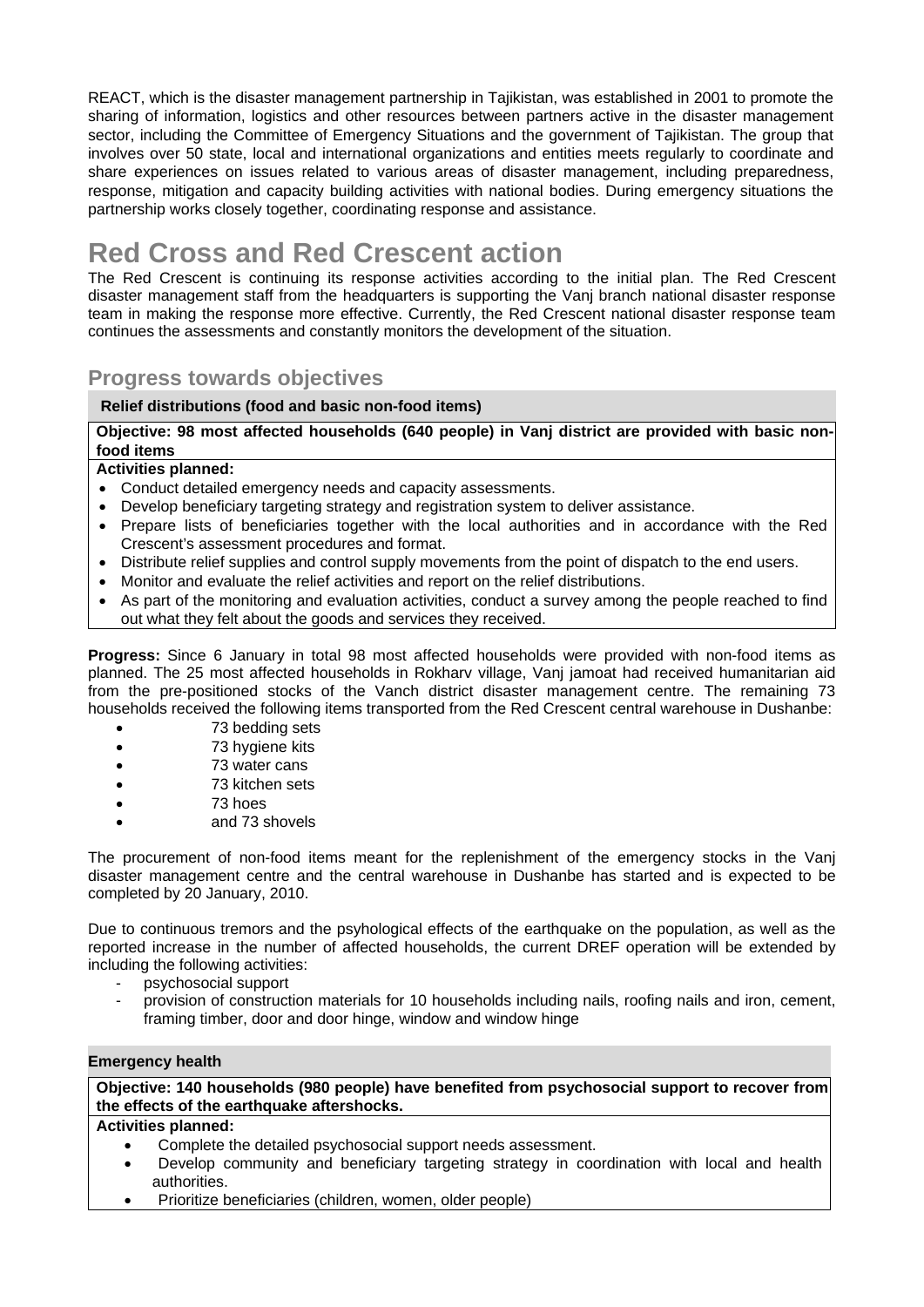- <span id="page-3-0"></span> Establish a psychosocial support team with support from an internationally deployed consultant who will provide training to 16 Red Crescent staff and volunteers.
- Deliver psychosocial support to prioritized beneficiaries.
- Conduct beneficiary satisfaction survey in all targeted villages.

**Progress:** The Tajikistan Red Crescent team consisting of three trained people is currently conducting an assessment of psychosocial support needs. The assessment will be conducted in all 20 affected villages.

#### **Emergency shelter**

**Objective 1: 50 most affected households out of 98 preliminary targeted households are provided with family winterized tents.** 

**Objective 2: 10 households out of 98 households are provided with construction materials and tools to help them cope with the consequences of the earthquake, and preserve their human dignity.**

#### **Activities planned:**

- Complete the detailed emergency shelter needs.
- Prepare lists of beneficiaries together with the local authorities and in accordance with the assessment procedures and format.
- Procure and transport items to affected areas.
- Distribute supplies and control supply movements from the point of dispatch to the end users.
- Monitor and evaluate the relief and psycho-social support activities and report on the relief distributions.
- Conduct beneficiary satisfaction survey in all targeted villages.

**Progress:** 50 winterized tents have been already distributed to the most affected households in Vanj district centre and Gishkhund village. The procurement of construction tools has started and distribution is expected to be completed by 20 January.

#### **Revised budget**

| <b>RELIEF NEEDS</b>                      |         |  |  |  |  |  |
|------------------------------------------|---------|--|--|--|--|--|
| <b>Shelter</b>                           | 23,500  |  |  |  |  |  |
| <b>Construction Materials</b>            | 24,230  |  |  |  |  |  |
| <b>Clothing &amp; Textiles</b>           | 28,659  |  |  |  |  |  |
| <b>Utensils &amp; Tools</b>              | 3,920   |  |  |  |  |  |
| Other Supplies & Services                | 3,430   |  |  |  |  |  |
| <b>Total Relief Needs</b>                | 83,739  |  |  |  |  |  |
| <b>TRANSPORT, STORAGE &amp; VEHICLES</b> |         |  |  |  |  |  |
| Distribution & Monitoring                | 2,970   |  |  |  |  |  |
| <b>Transport &amp; Vehicles Costs</b>    | 13,200  |  |  |  |  |  |
| <b>PERSONNEL</b>                         |         |  |  |  |  |  |
| <b>National Society Staff</b>            | 6,865   |  |  |  |  |  |
| Consultants                              | 7,000   |  |  |  |  |  |
|                                          |         |  |  |  |  |  |
| <b>WORKSHOPS &amp; TRAINING</b>          |         |  |  |  |  |  |
| Workshops & Training                     | 7,000   |  |  |  |  |  |
| <b>GENERAL EXPENSES</b>                  |         |  |  |  |  |  |
| Information & Public Relations           | 2,240   |  |  |  |  |  |
| <b>Communication Costs</b>               | 950     |  |  |  |  |  |
| <b>PROGRAMME SUPPORT</b>                 |         |  |  |  |  |  |
| Programme Support - PSR                  | 8,058   |  |  |  |  |  |
|                                          |         |  |  |  |  |  |
| <b>Total Operational Needs</b>           | 48,283  |  |  |  |  |  |
|                                          |         |  |  |  |  |  |
| <b>DREF ALLOCATION</b>                   | 132,022 |  |  |  |  |  |
|                                          |         |  |  |  |  |  |